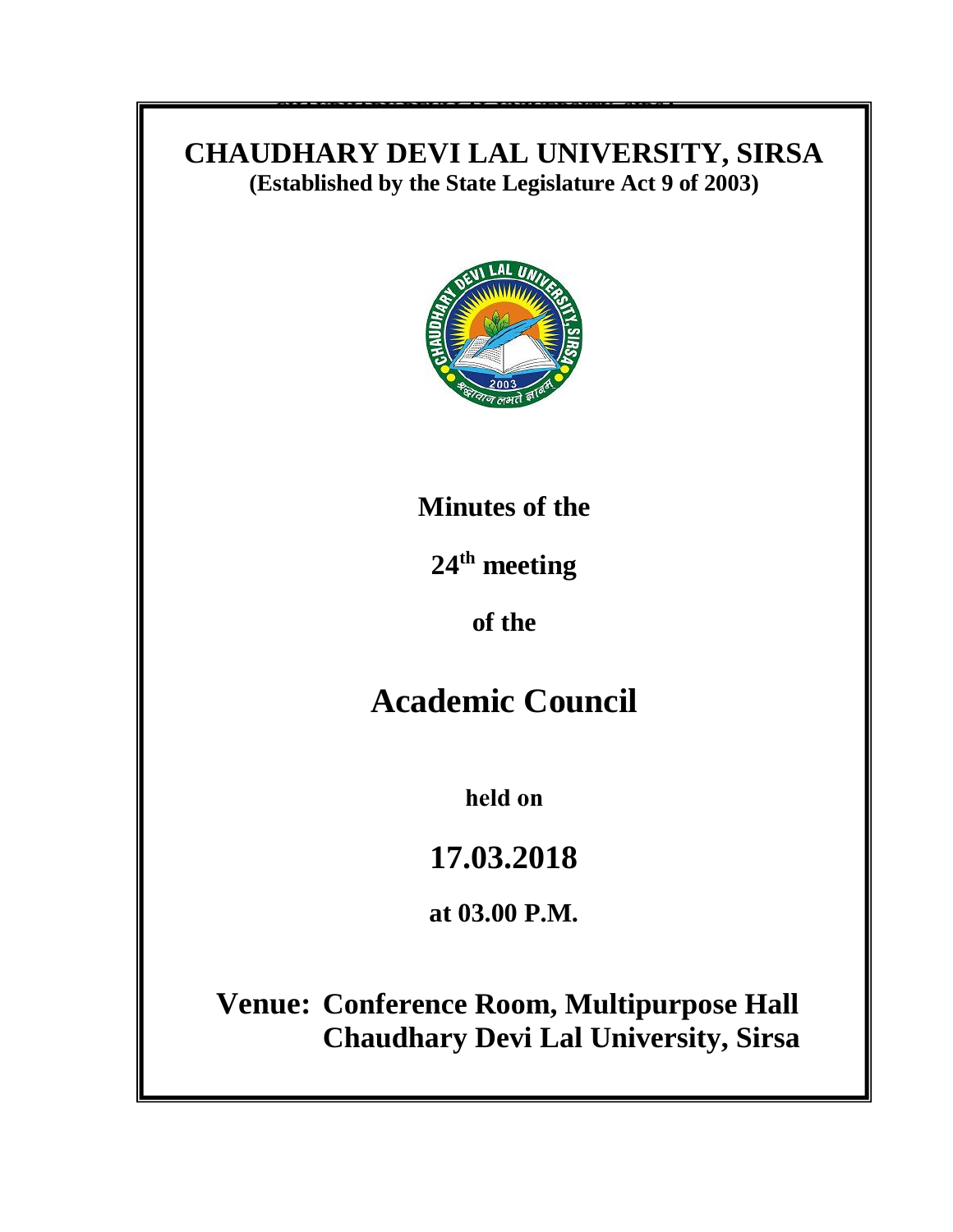### **CHAUDHARY DEVI LAL UNIVERSITY, SIRSA (Established by the State Legislature Act 9 of 2003)**

 No. Acad./**102**/18/ Dated:

To

All Members of the Academic Council Chaudhary Devi Lal University Sirsa

### **Sub: Minutes of the 24th meeting of the Academic Council held on 17.03.2018.**

Sir/Madam,

Please find enclosed herewith minutes of the 24<sup>th</sup> meeting of the Academic Council held on 17.03.2018 at 03.00 p.m. in the Conference Room, in Multipurpose Hall, Chaudhary Devi Lal University, Sirsa

The discrepancies, if any, in recording the minutes, may be intimated to this office within a week from the date of receipt of the minutes.

D.A.:- as above.

Yours faithfully,

### **REGISTRAR**

Endst. No. Acad./AC/**102**/18/ **Dated:** 

A copy of the above is forwarded to the following for information and necessary action:

- 1. The Secretary to Governor, Haryana. (for kind information of the Hon'ble Governor of Haryana and Chancellor, Chaudhary Devi Lal University, Sirsa), Haryana Raj Bhawan, Chandigarh.
- 2. The Director, University Computer Centre, Chaudhary Devi Lal University, Sirsa with the request to upload the minutes of the meeting on the University Website.
- 3. P.S. to Vice-Chancellor (for kind information of the Vice-Chancellor), Chaudhary Devi Lal University, Sirsa.
- 4. P.A. to Registrar (for kind information of the Registrar), Chaudhary Devi Lal University, Sirsa.

**Assistant Registrar (Academic) For Registrar**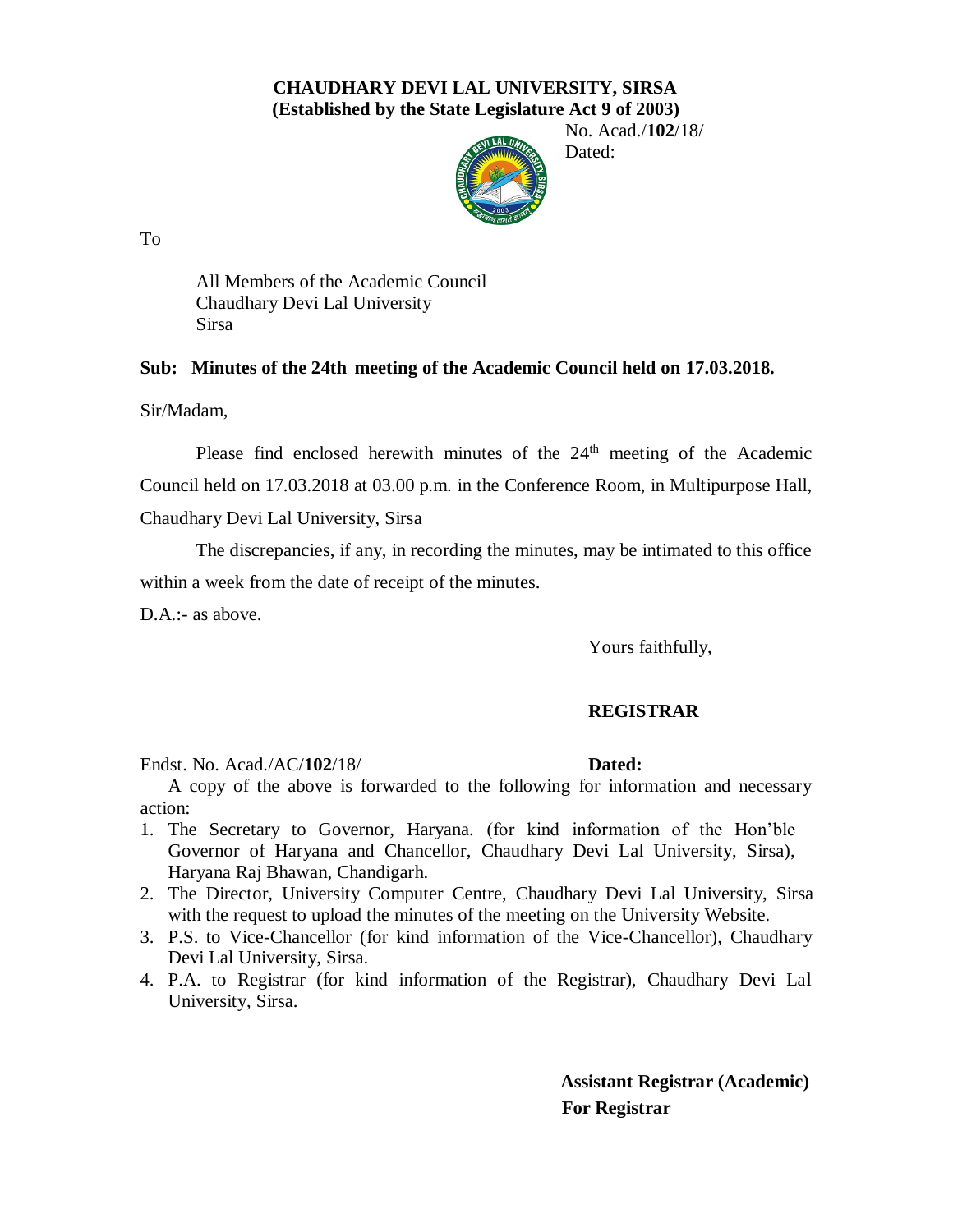### **CHAUDHARY DEVI LAL UNIVERSITY, SIRSA (Established by the State Legislature Act 9 of 2003)**

### **MINUTES OF THE 24 TH MEETING OF THE ACADEMIC COUNCIL HELD ON 17.03.2018 AT 3.00 P.M. IN THE CONFERENCE ROOM, MULTIPURPOSE HALL, CHAUDHARY DEVI LAL UNIVERSITY, SIRSA.**

### **MEMBERS PRESENT:**

| 1. | Prof. Vijay K. Kayat<br>Vice-Chancellor<br>Chaudhary Devi Lal University, Sirsa.                                                                                                                                                                    | Chairperson/Ex. Officio Member |        |
|----|-----------------------------------------------------------------------------------------------------------------------------------------------------------------------------------------------------------------------------------------------------|--------------------------------|--------|
| 2. | Prof. Aseem Miglani<br>Registrar<br>CDLU, Sirsa                                                                                                                                                                                                     | Ex. Officio Member-Secretary   |        |
| 3. | Prof. Sultan Singh<br>Dean, Faculty of Commerce & Management<br>Chairperson, Department of Business Administration<br>Chairperson, Department of Commerce<br>Chaudhary Devi Lal University, Sirsa.                                                  |                                | Member |
| 4. | Prof. Deepti Dharmani<br>Dean Academic Affairs<br>Dean, Faculty of Humanities<br>Chairperson Departments of Hindi, JMC,<br>Punjabi and Sanskrit<br>Chaudhary Devi Lal University, Sirsa                                                             |                                | Member |
| 5. | Prof. Dilbag Singh<br>Dean, Faculty of Physical Sciences,<br>Dean Student Welfare<br>Chairperson, Department of<br>Computer Science & Applications<br>Chairperson, Department of Chemistry<br>Chairperson, Department of Mathematics<br>CDLU, Sirsa |                                | Member |
| 6. | Prof. J. S. Jakhar<br>Dean, Faculty of Law<br>Chairperson, Department of Law<br>Chaudhary Devi Lal University, Sirsa                                                                                                                                |                                | Member |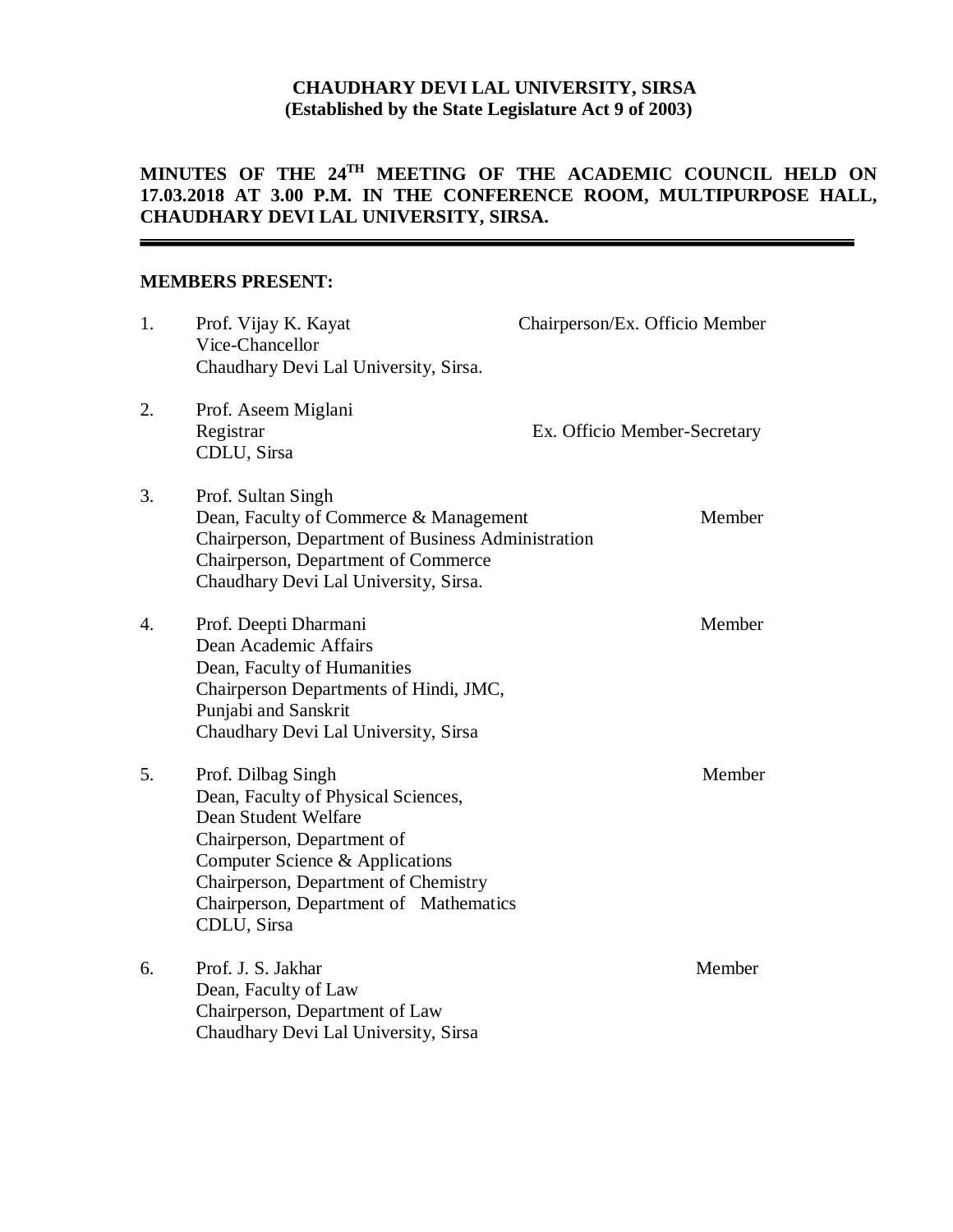| 7.  | Prof. Monika Verma<br>Dean, Faculty of Education<br>Chairperson, Department of Education<br>and Physical Education<br>Chief Warden, Girls Hostel<br>CDLU, Sirsa           | Member |
|-----|---------------------------------------------------------------------------------------------------------------------------------------------------------------------------|--------|
| 8.  | Prof. Vishnu Bhagwan<br>Dean, Faculty of Social Sciences<br>Chairperson, Departments History & Archology,<br>Geography and Music<br>Chaudhary Devi Lal University, Sirsa. | Member |
| 9.  | Prof. Raj Kumar,<br>Dean, Faculty of Life Sciences<br>Chairperson Departments of Biotechnology,<br><b>EES</b> and <b>FST</b><br>CDLU, Sirsa                               | Member |
| 10. | Prof. Vikram Singh,<br>Dean of Colleges<br>Chaudhary Devi Lal University, Sirsa                                                                                           | Member |
| 11. | Prof. Praveen Aghamkar<br>Chairperson, Department of Physics<br><b>Controller of Examinations</b><br>Chaudhary Devi Lal University, Sirsa.                                | Member |
| 12. | Dr. Manoj Siwach,<br>Chairperson, Department of Economics<br>Chaudhary Devi Lal University, Sirsa.                                                                        | Member |
| 13. | Prof. Ravinder Pal Ahlawat<br>Chief Warden, Boys Hostel<br>Chaudhary Devi Lal University, Sirsa                                                                           | Member |
| 14. | Prof. Suresh Kumar Gahlawat, Deptt. of Biotechnology<br><b>Faculty of Life Sciences</b><br>Chaudhary Devi Lal University, Sirsa.                                          | Member |
| 15. | Prof. Sushil Kumar. Deptt, of Physics.<br><b>Faculty of Physical Sciences</b><br>Chaudhary Devi Lal University, Sirsa                                                     | Member |
| 16. | Dr. D. P. Warne, Associate Professor<br>Department of Commerce<br>Chaudhary Devi Lal University, Sirsa                                                                    | Member |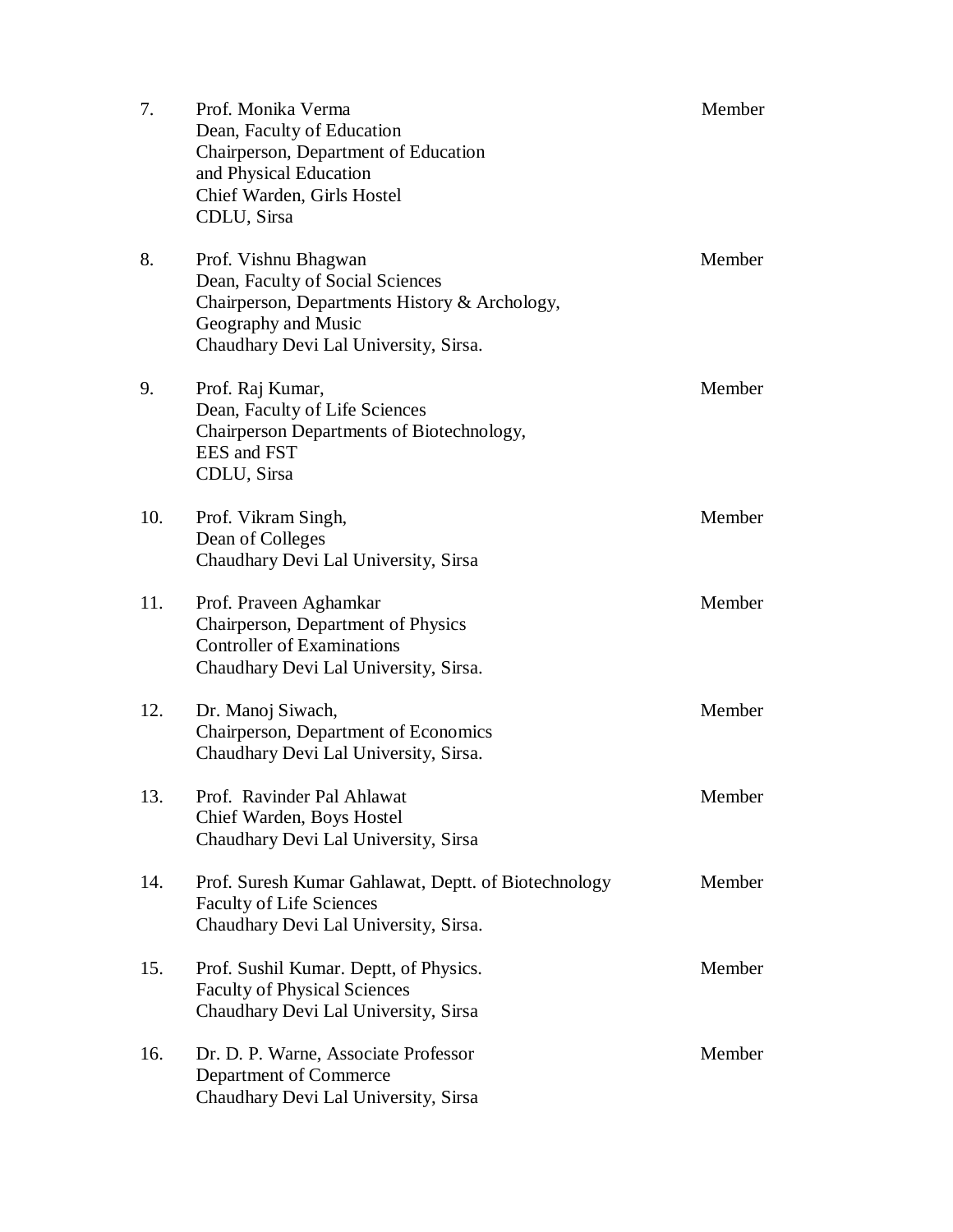| 17. | Dr. Abhey Singh, Associate Professor,<br><b>Faculty of Social Sciences</b><br>Department of Economics<br>Chaudhary Devi Lal University, Sirsa             | Member |
|-----|-----------------------------------------------------------------------------------------------------------------------------------------------------------|--------|
| 18. | Dr. Kamlesh Rani<br>Assistant Professor, Department of Commerce<br><b>Faculty of Commerce and Management</b><br>Chaudhary Devi Lal University, Sirsa      | Member |
| 19. | Dr. Ranjeet Kaur, Assistant Professor<br>Department of Education<br><b>Faculty of Education</b><br>Chaudhary Devi Lal University, Sirsa                   | Member |
| 20. | Dr. Mohd. Kashif Kidwai, Assistant Professor,<br>Department of EES<br><b>Faculty of Life Sciences</b><br>Chaudhary Devi Lal University, Sirsa             | Member |
| 21. | Dr. Sultan Singh, Assistant Professor<br>Department of Public Administration<br><b>Faculty of Social Sciences</b><br>Chaudhary Devi Lal University, Sirsa | Member |
| 22. | Dr. Ashok Kumar, Assistant Professor,<br>Department of Law<br>Faculty of Law<br>Chaudhary Devi Lal University, Sirsa                                      | Member |
| 23. | Dr. Dharmvir Singh, Assistant Professor<br>Department of Physics<br><b>Faculty of Physical Sciences</b><br>Ch. Devi Lal University, Sirsa                 | Member |
| 24. | Prof. Amar Singh, Deptt. of History<br>Central University of Haryana, Jaant Pali,<br>Distt. Mohindergarh.                                                 | Member |
| 25. | Prof. Sudhir Kumar,<br>School of Sanskrit and Indic Studies,<br>Jawahar Lal Nehru University, New Delhi                                                   | Member |
| 26. | Prof. Kishore Kumar, Deptt. of Physical Education<br>O/o Directorate Students' Welfare<br>CCS Haryana Agricultural University, Hisar                      | Member |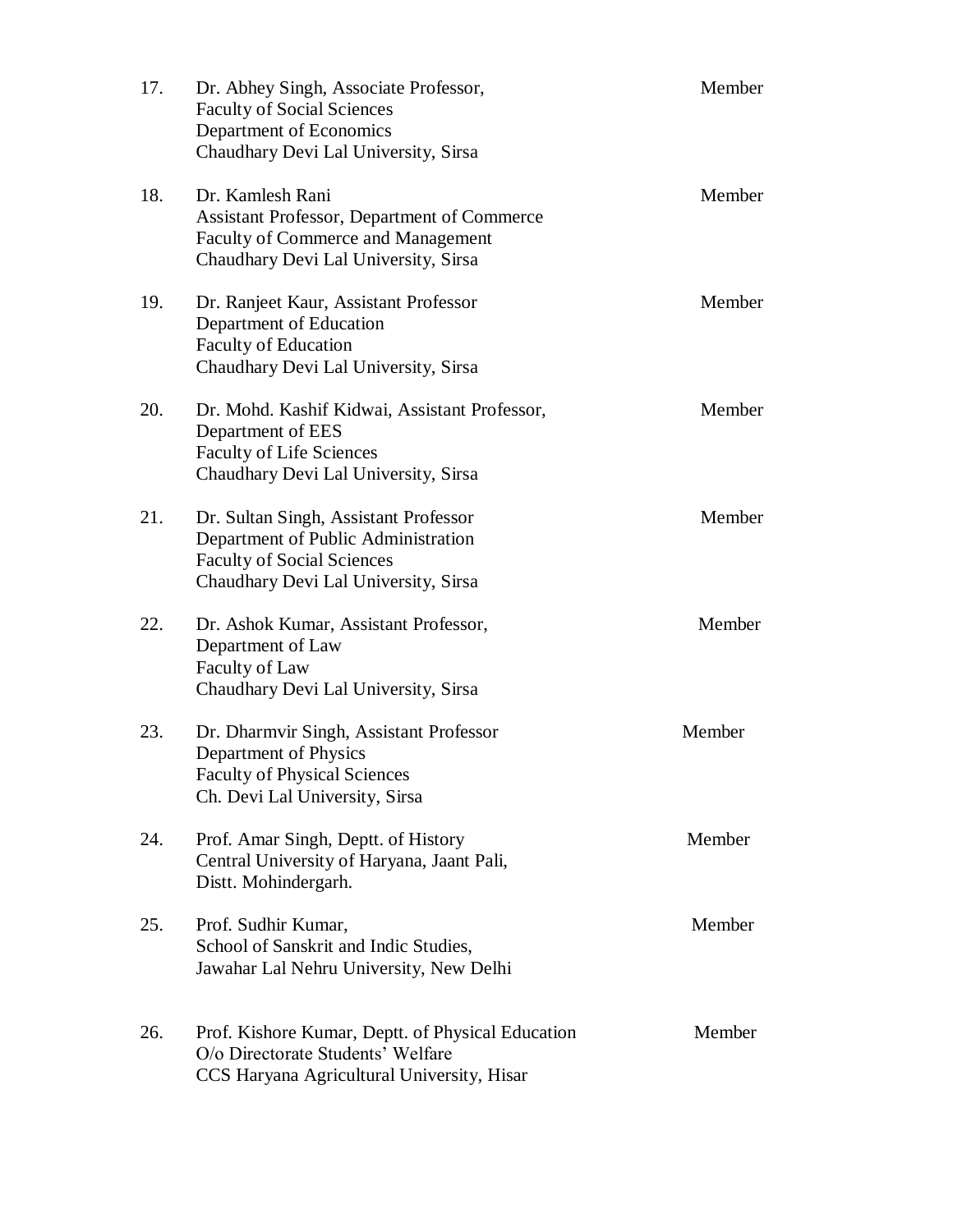- 1. Confirmed the minutes of 23rd meeting of the Academic Council held on 21.07.2017, alongwith the following with regard to resolution no. 34: For the scheme of examination of M.Sc/M.A. Geography/M.A. (Psychology), semester  $1<sup>st</sup>$  to  $4<sup>th</sup>$ , the number of hours of instruction required per week for theory and practical paper/course will be as per Ordinance of Choice Based Credit System (CBCS) for PG programmes issued by Academic Branch as per letter no. AC-II/489/17/1974-2015 dated 15.06.2017, and accordingly the related column showing hours/credit per week in the draft under consideration is deleted.
- 2. Noted the action taken report on the decisions of the previous meeting of the Academic Council held on 21.07.2017.
- 3. Noted the action taken by the Vice Chancellor under Section 11 (6) regarding approval of minutes of meeting of Hand Book of Information committee for M.Ed. Programmes held on 30.10.2017, 06.11.2017 and 29.01.2018, regarding approval of minutes of meeting for preparation of the counselling schedule for admission to vacant/left-over seats of M.Ed. (Regular) 2 year programme in respect of academic session 2017-18.
- 4. Noted the action taken by the Vice Chancellor under Section 11 (6) of the University Act, 2003 regarding approval of minutes of meeting of Hand Book of Information Committee meeting held on 11.12.2017 at 01:00 p.m. in the office of Dean of Colleges, Administrative Block, CDLU, Sirsa and accordingly the revised admission schedule of M.Ed. admissions and academic calender.
- 5. Noted the action taken by the Vice Chancellor under Section 11 (6) of the University Act, 2003 regarding allowing the JCD College of Engineering Sirsa to adopt the Scheme of examinations, syllabus and Ordinance of this University for the programme of M. Tech. (CSE) already running in UTD for First Semester (2017-18) only retrospectively. Further, resolved to approve the scheme, syllabus and ordinance of this University for M. Tech. (CSE) Programme for all the affiliated colleges running this course.
- 6. Noted the action taken by the Vice-Chancellor under Section 11 (6) of the University Act, 2003 on 16.01.2018 regarding approval of the Scheme and syllabus of Ph.D. Course work in Management and Open Elective subject for PG students for the academic session 2017-18 under Choice Based Credit System.
- 7. Noted the action taken by the Vice-Chancellor under Section 11 (6) of the University Act, 2003 on 08.01.2018 regarding approval of the Scheme and Syllabus of M.A. History (2 year Programme)-2nd semester w.e.f. 2017-18 under CBCS.
- 8. Noted the action taken by the Vice-Chancellor under section 11(6) of the University Act in allowing the admissions of students in D.P.E.d Course in the interest of the students with a penalty of Rs. 50.000/- on the Principal of the College (s) i.e. Guru Dronacharya College of Education, Bhuna and Defence College of Education, Tohana.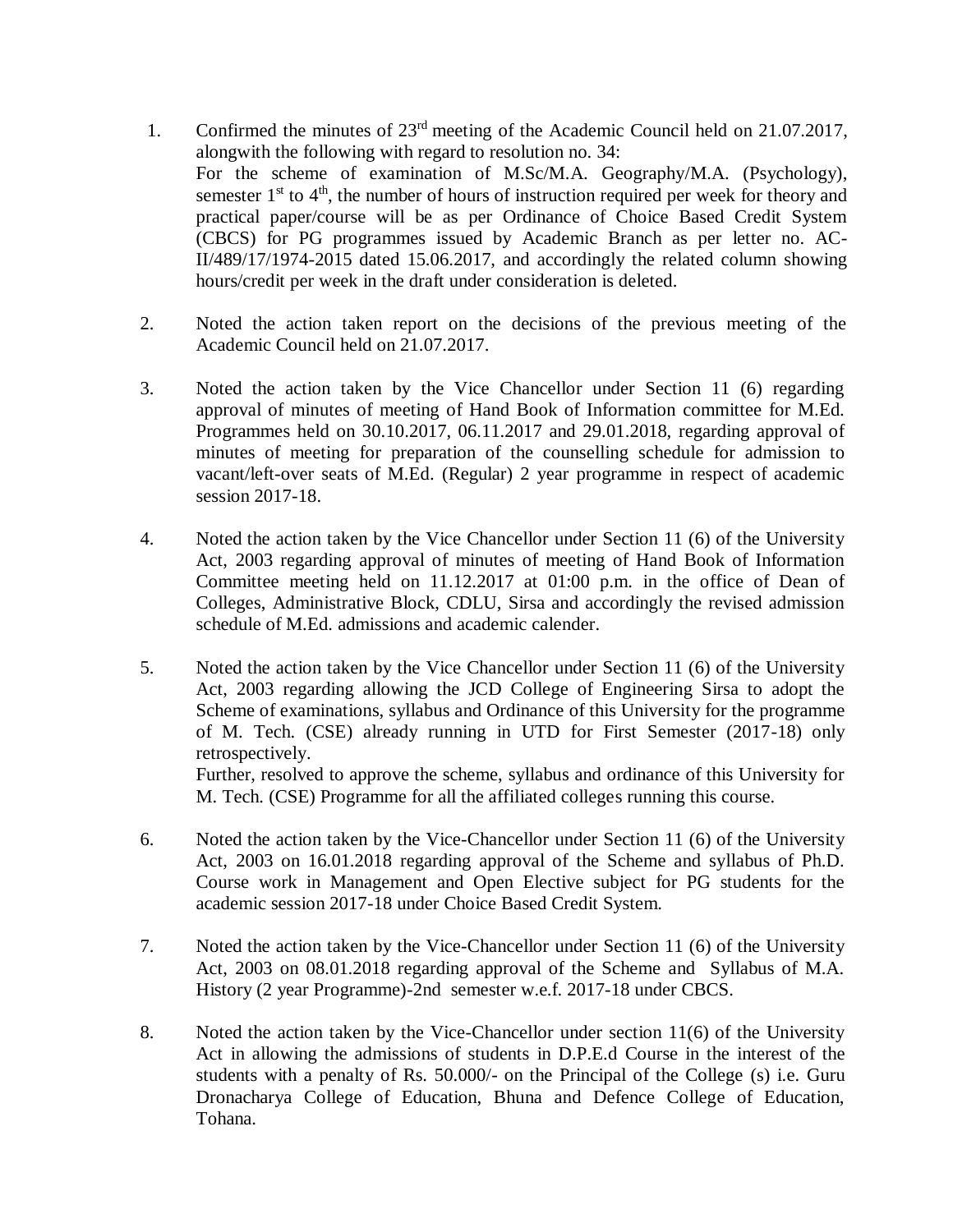- 9. Noted the action taken by the Vice Chancellor under Section 11 (6) of the University Act, 2003 regarding approval of scheme of examinations of M.Sc. (Botany)-1st to 4th semester, syllabi of M.Sc. (Botany)-1st and 2nd semester under CBCS w.e.f. 2017-18.
- 10. Noted the action taken by the Vice Chancellor under Section 11 (6) of the University Act, 2003 regarding approval of scheme of examinations of M.Sc. (Zoology)-1st to 4th semester, syllabi of M.Sc. (Zoology)-1st and 2nd semester under CBCS w.e.f. 2017-18.
- 11. Noted the action taken by the Vice-Chancellor under Section 11 (6) of the University Act, 2003 on 31.01.2018 regarding approval of the Scheme and Syllabus of Ph.D. Course work in Public Administration & Ph.D. Course work in Economics and Open Elective subject under Choice Based Credit System w.e.f 2017-18.
- 12. Noted the action taken by the Vice Chancellor under Section 11 (6) of the University Act, 2003 to allow the Engineering College/s to adopt the Scheme of examinations and syllabus of previous affiliating University for First Semester only except for M.Tech. (CSE) programme.
- 13. Noted the action taken by the Vice-Chancellor on 17.01.2018 under section 11(6) of the University Act in approving to appoint practical examiners by the Chairpersons of the University Teaching Departments from the latest panel of examiners of concerned PG Programmes or in case the practical examiners are not available from the existing latest panel they can appoint practical examiners from the affiliated Colleges where concerned PG courses/programmes are being run. Further, resolved to approve as above at the level of Chairperson PGBOS&R and UGBOS as the case may be, instead of the Chairperson of the University Teaching Department as stated above.
- 14. Noted the action taken by the Vice Chancellor under Section 11 (6) of the University Act, 2003 to allow the Engineering Colleges to adopt the Scheme of examinations and syllabus of B.Tech 2nd semester of previous affiliating University and M. Tech.CSE 2nd semester programme of this University already running in University Teaching Department. Further, resolved to approve as per above for other M. Tech. Programmes running in

the affiliated colleges to follow the scheme of examination and syllabus of previous affiliating University.

15. Noted the action taken by the Vice-Chancellor under Section 11(6) of the Act for declaring 28.02.2018 and 01.03.2018 as teaching days due to 2nd Convocation to be held on 12.03.2018 which will be compensated by combining two days with the Summer Vacations starting from 19.05.2018 onwards. Accordingly, the Summer Vacation will start from 17.05.2018 instead of 19.05.2018 in University Teaching Departments.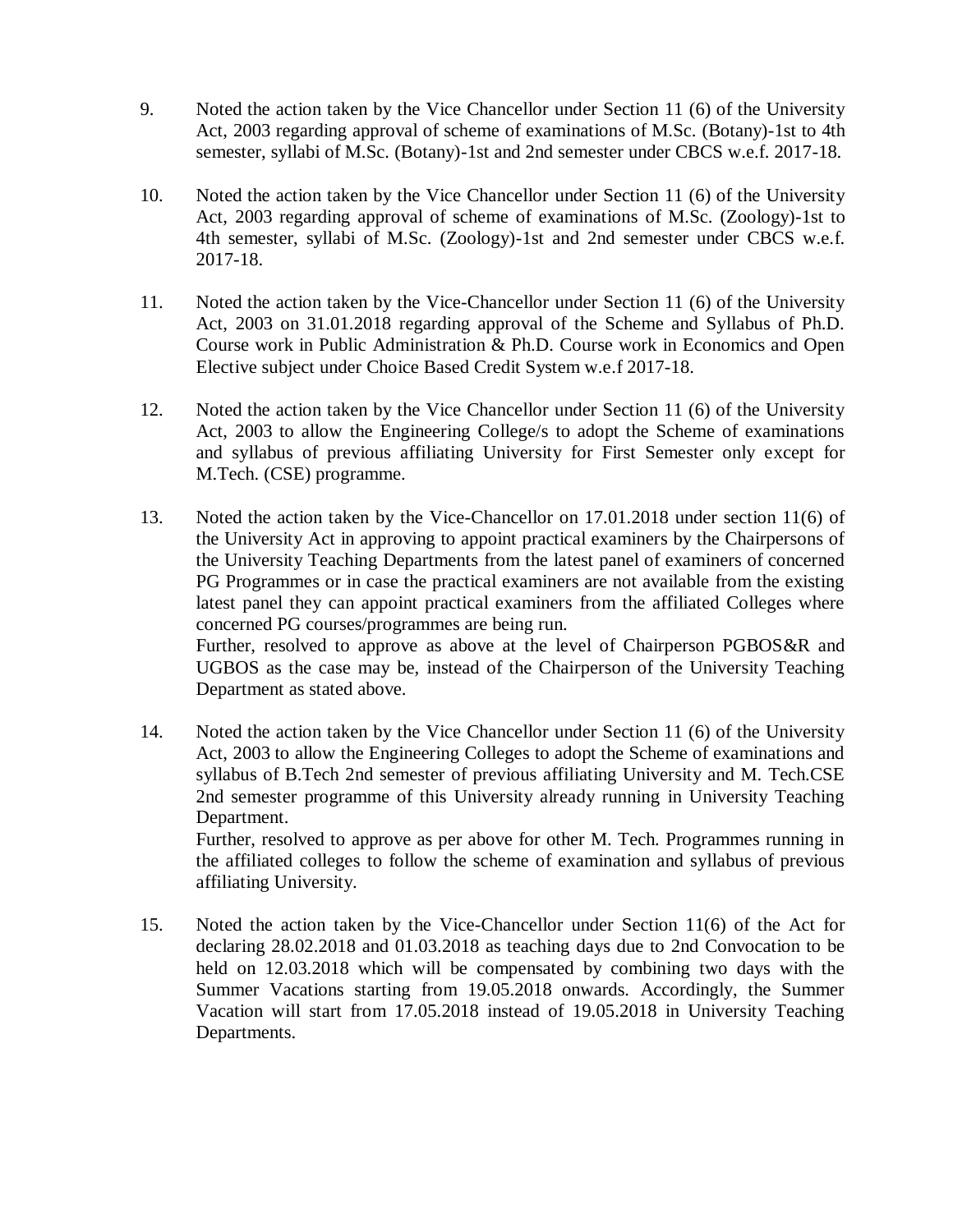16. Noted the action taken by the Vice-Chancellor under Section 11 (6) of the University Act, 2003 on 29.12.2017 & 06.02.2018 regarding approval of the Scheme and Syllabus of M.A. (Punjabi)-2nd to 4th semester under CBCS, M.A. (Sanskrit)-2nd to 4th semester under CBCS, M.A. (Hindi)-2nd semester under CBCS, M.A. (English)- 2nd semester under CBCS, M.A. (Mass Communication)-2nd semester under CBCS w.e.f. 2017-18 & approval of the revised/amended Scheme and Syllabus of M.A (Sanskrit)-1st semester under CBCS and M.A. (Hindi)-1st semester under CBCS w.e.f. 2017 retrospectively. Onward, with the following change in the scheme of examinations:

Indian Partition Fiction be read in place of Indian Partition Literature.

- 17. Noted the action taken by the Vice-Chancellor under Section 11 (6) of the University Act, 2003 on 07.02.2018 regarding approval of the Syllabus and Scheme of Examination of Ph.D. Course work in English and Open Elective subject to be implemented w.e.f. January 2018 under Choice Based Credit System.
- 18. Noted the action taken by the Vice-Chancellor under Section 11(6) of the University Act, 2003, in approving the following amendments in the Ordinance Vol-II, Chapter-IV, "Paper Setting and Evaluation" Point No. 15:

| <b>Existing Rule</b>                                                                                                                                                                                                                                                                                                                                                                                                           | <b>Proposed Amendment</b>                                                                                                                                                                                                                                                                                                                                                                                                                                                                                         |
|--------------------------------------------------------------------------------------------------------------------------------------------------------------------------------------------------------------------------------------------------------------------------------------------------------------------------------------------------------------------------------------------------------------------------------|-------------------------------------------------------------------------------------------------------------------------------------------------------------------------------------------------------------------------------------------------------------------------------------------------------------------------------------------------------------------------------------------------------------------------------------------------------------------------------------------------------------------|
| 15. "For early declaration of results, the<br>evaluation centre(s) may<br>be<br>spot<br>established by the University and one<br>coordinator may be appointed for each<br>centre to coordinate the evaluation/re-<br>evaluation work. The coordinator will<br>invite eligible regular/retired teacher(s)<br>having at least two year's teaching<br>experience. Such teachers may not be<br>necessarily from within the panels. | 15. "For early declaration of results, the<br>spot evaluation centre $(s)$<br>may be<br>established by the University and one<br>coordinator may be appointed for each<br>centre to coordinate the evaluation<br>work. The answer books be got<br>evaluated at the Spot Evaluation centre<br>the eligible<br>$\mathbf{b} \mathbf{v}$<br>Regular/<br>Retired/Contractual Teacher(s)/Guest<br>Faculty/Extension Lecturers<br>– of<br>Affiliated Colleges having at least one<br>teaching experience<br>(Two<br>year |
|                                                                                                                                                                                                                                                                                                                                                                                                                                | semesters) in the subject.                                                                                                                                                                                                                                                                                                                                                                                                                                                                                        |

19. Noted the action taken by the Vice-Chancellor under section 11(6) of the University Act for (i) Granting permission to revise the clause-05 of URS rule 2017-18 and exclusion of check box of EBP category in annexure-F (Application for Ph.D. Course work-2017-18). Accordingly, URS clause-05 of 2017-18 is amended. (ii) Treating of Ph.D. Ordinance 2016-2017 as Ph.D. Ordinance for 2017-2018.

| Sr. | <b>Existing provision- clause -05 of URS</b>                                    | <b>Revised</b> |
|-----|---------------------------------------------------------------------------------|----------------|
| No. | 2017-18                                                                         |                |
| (i) | Further, Six additional seats of URS will Further, Five additional seats of URS |                |
|     | be allotted to reserved categories two will be allotted to reserved categories- |                |
|     | seats for SC candidates, two seats for Three seats for SC candidates, two       |                |
|     | $BC(A)$ & $BC(B)$ , two seats for seats for $BC(A)$ & $BC(B)$ , Allotment of    |                |
|     | Economically Backward Persons in these seats to various departments will        |                |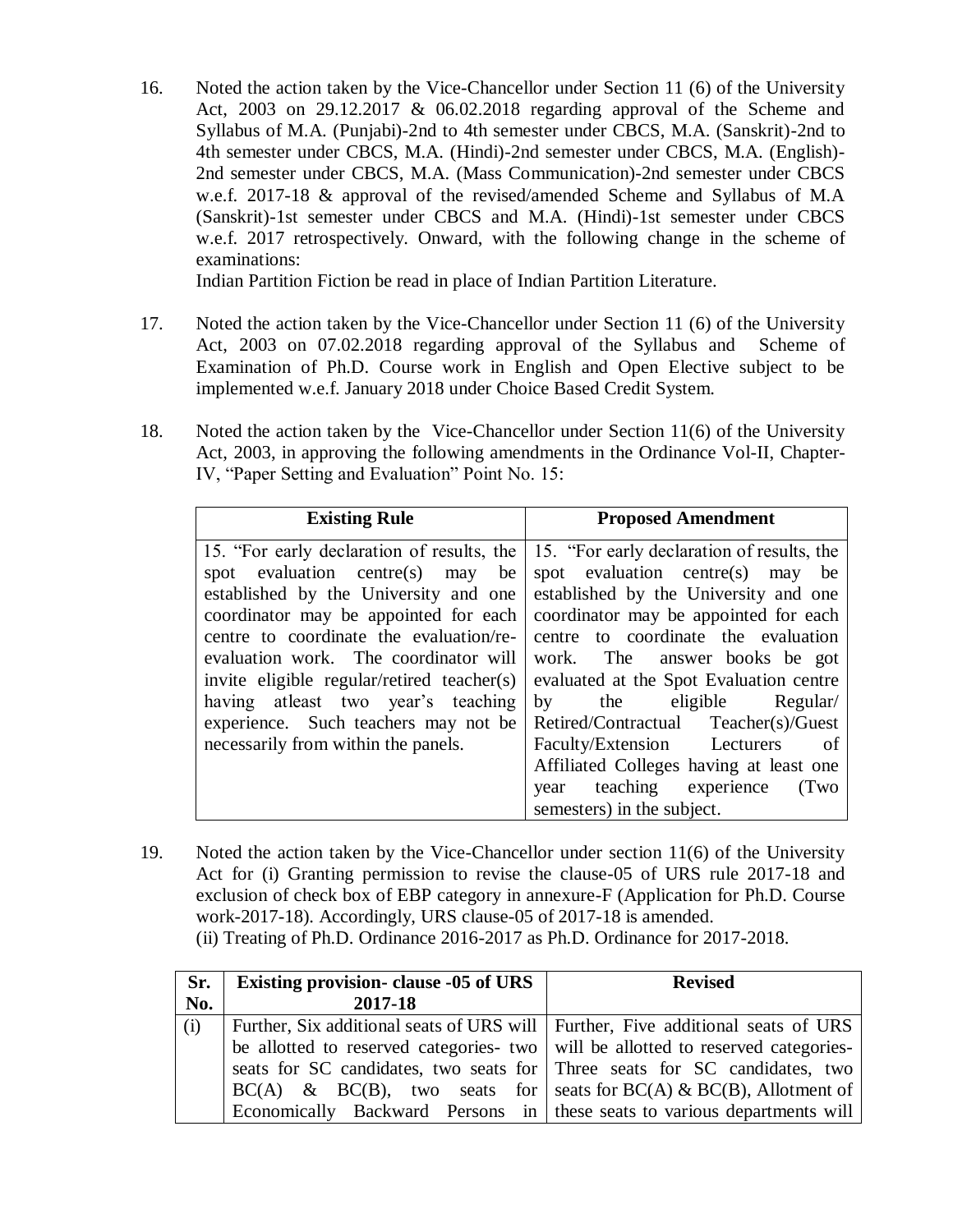|      | general categories. Allotment of these                                         | be made on rotation basis in alphabetic                             |  |  |
|------|--------------------------------------------------------------------------------|---------------------------------------------------------------------|--|--|
|      | seats to various departments will be                                           | order of department names so that not                               |  |  |
|      | made on rotation basis in alphabetic                                           | more than one of these five seats is                                |  |  |
|      | order of department names so that not                                          | allocated to a Department in a                                      |  |  |
|      | particular session. The distribution of<br>more than one of these six seats is |                                                                     |  |  |
|      | allocated to a Department in a particular                                      | these seats may be made by a                                        |  |  |
|      | session. The distribution of these seats                                       | committee constituted by the Vice-                                  |  |  |
|      |                                                                                | may be made by a committee Chancellor. A record to this effect will |  |  |
|      | constituted by the Vice-Chancellor. A be kept by the R&S Branch for the        |                                                                     |  |  |
|      | record to this effect will be kept by the   purpose of continuity and fair     |                                                                     |  |  |
|      | R&S Branch for the purpose of distribution of these seats among                |                                                                     |  |  |
|      | continuity and fair distribution of these   various Departments.               |                                                                     |  |  |
|      | seats among various Departments.                                               |                                                                     |  |  |
| (ii) | Treating of Ph.D. Ordinance 2016-2017.                                         | Treating of Ph.D. Ordinance for 2017-                               |  |  |
|      |                                                                                | 2018                                                                |  |  |

- 20. Noted the action taken by the Vice Chancellor under Section 11 (6) of the University Act, 2003 regarding approval of scheme of examination and syllabi of B.A.- B.Ed./B.Sc.-B.Ed. for First Semester only w.e.f. 2017-18.
- 21. Considered and approved to forward to the Executive Council, the recommendations of the Dress Code Committee, constituted by the Vice-Chancellor for 2nd Convocation of the University, alongwith the change of dress for ladies as off white Saree/Suit.

Further, resolved to authorize the Vice-Chancellor to make any change in colour.

- 22. Considered and approved to forward to the Executive Council for the conferment of the degrees in the 2nd Convocation as under:
	- (i) The degrees of Ph.D may be awarded by the Chief Guest during the Convocation.
	- (ii) The degrees of Master of Philosophy/Post Graduate/Under Graduate examinations (UTD) be awarded by the Vice-Chancellor.
	- (iii) All the candidates of University Teaching Departments who have obtained 1st division in May 2017 examination be invited for the award of degree, for PG, UG and M. Phil Courses.
	- (iv) All the Gold Medalists after 1st Convocation (through Regular Mode) be invited in the Convocation and the Gold Medals be awarded by dignitary presiding over the Convocation/Guest-of-Honour.
	- (v) Gold Medal/Degrees of those candidates who do not turn up in the Convocation (Regular Mode) be sent to the candidates through concerned Department.
	- (vi) Date of conferment of degree should be date of Convocation instead of 31.12.2017 as already approved by the Academic Council.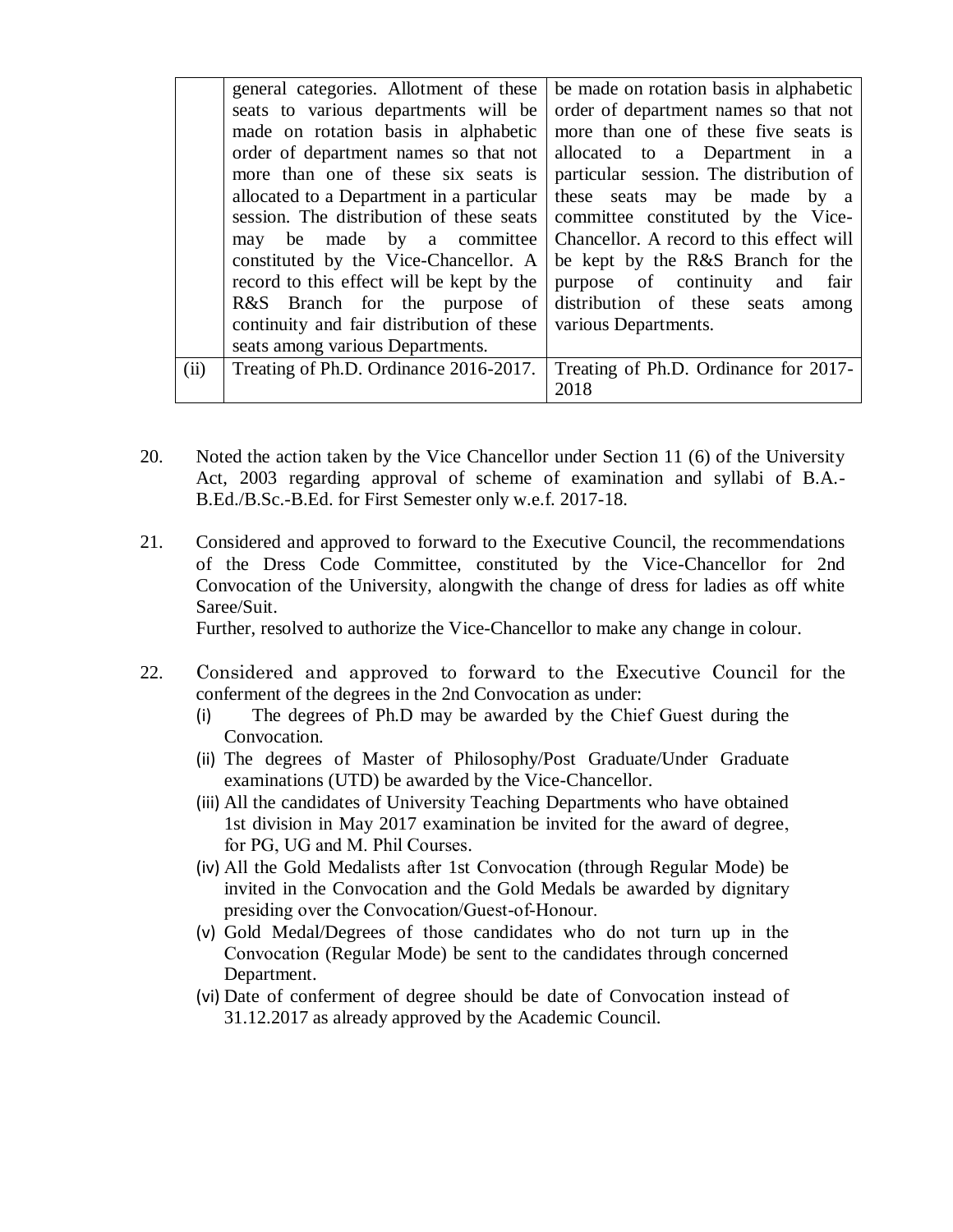- 23. Resolved to authorize the Vice-Chancellor to nominate two members other than the earlier nominated members from amongst the members of the Academic Council on the Committee for Admission of students in the University Teaching Department and Affiliated colleges with University for a term of two years.
- 24. Considered and approved the recommendations of the DRC, PGBOS&R & Faculty of Physical Sciences regarding confirmation of the Ph.D. registration of the following as per details:

| S.No           | Name &<br><b>F.Name</b><br><sub>of</sub><br>scholar<br>& regn.<br>No.<br>allotted | Topic in English & Hindi                                                                                                                                                                                                                                  | Name of the<br>supervisor/co-<br>supervisor | Date of regn.<br>(i.e. date<br>of<br>deposition<br><b>of</b><br>fee) |
|----------------|-----------------------------------------------------------------------------------|-----------------------------------------------------------------------------------------------------------------------------------------------------------------------------------------------------------------------------------------------------------|---------------------------------------------|----------------------------------------------------------------------|
| $\mathbf{1}$   | Parveen<br>Gorya<br>1514974<br>0002                                               | Predicting<br>the Consumer<br>Behaviour : A Web Mining<br>Technique for E-Commerce<br>izsfMfDVax n daL;wej<br>fcgsfo;j %, osc ekbfuax<br>VsDuhd QkWj bZ<br>&<br>dkWelZ                                                                                    | Dr. Dilbag Singh                            | 04.09.15                                                             |
| $\overline{2}$ | <b>Baljit</b><br>Kaur<br>1514974<br>0003                                          | Design of Technological<br>Framework<br>for<br><b>Business</b><br>Intelligence in Medium and<br><b>Large Enterprises</b><br>000000<br>$\Box$<br>000000000000<br>000000000<br>000<br>naaaaa<br>0000000000<br>000 00000<br>000000<br>1 II I<br>000000000000 | Dr.<br>Vikram<br>Singh                      | 04.09.15                                                             |

Further, the case of Sh. Pawan Kumar, Department of Commerce is also approved if it is already approved by the other respective bodies like DRC, PGBBOS&R and Faculty.

Also resolved to authorize the Vice-Chancellor to constitute a committee to review all similar/such cases.

25. Considered and approved the action taken by the Vice-Chancellor for framing the policy regarding less/excess admission and admissions without affiliation of academic programme/ course by the college.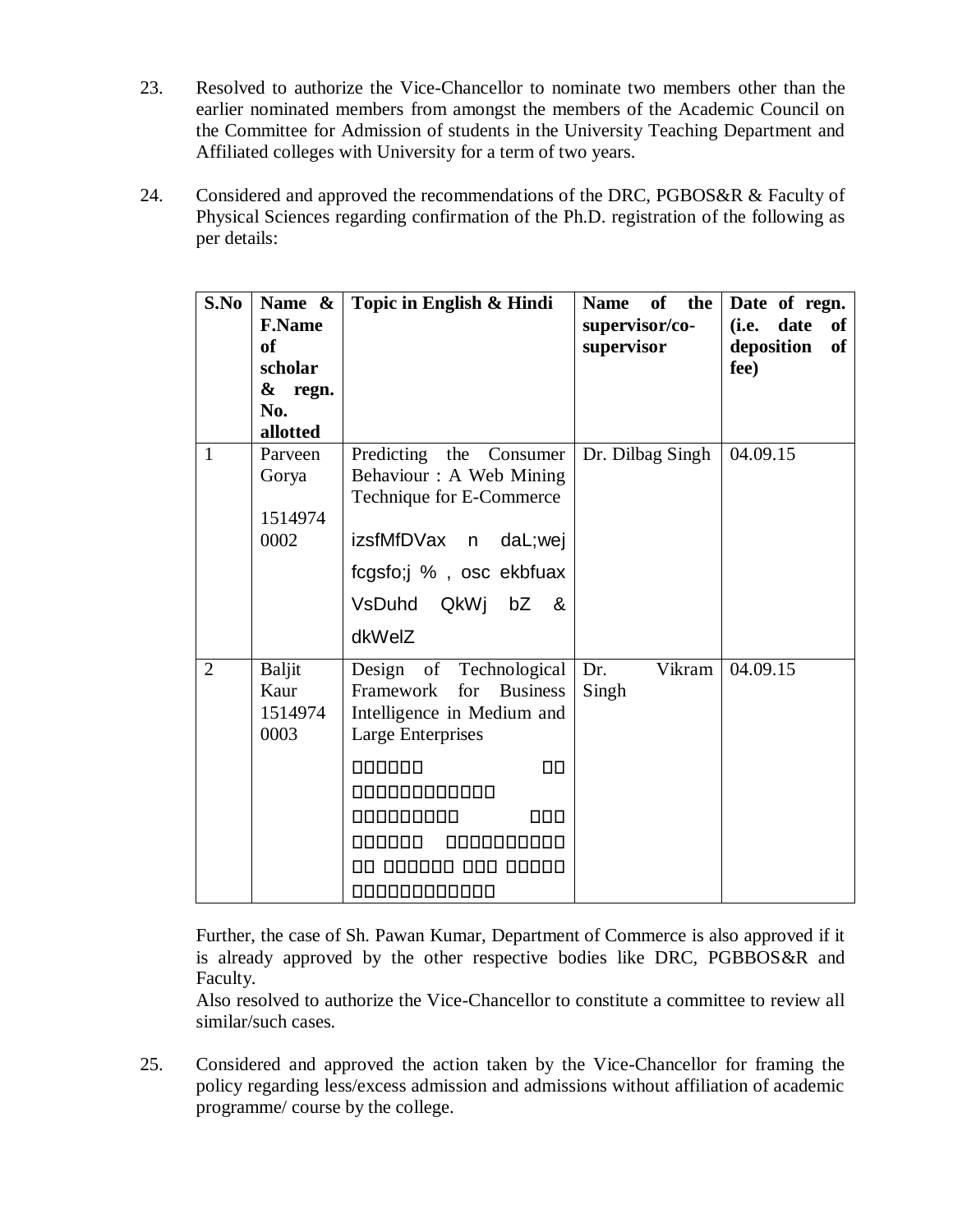Further, resolved to approve that the restriction for less admission is excluded, and no excess admission and also admission without affiliation of academic programme/ course by the college will be allowed except in reference to the approval of the Govt.

26. Considered and approved the recommendations of the Departmental Research Committee, PGBOS&R in Journalism & Mass Communication and Faculty of Humanities for regn. in Ph.D. programme in Dept. of Journalism & Mass Communication of the following as per details:

| Sr.<br>No.   | Name &<br><b>F.Name of the</b><br><b>Scholar and</b><br>Regn. no.<br>allotted | Topic in English &<br>Hindi                                                                                                     | Name of the<br>Supervisor /<br>$Co-$<br><b>Supervisor</b> | Date of<br>Registratio<br>n (i.e. date<br><b>of</b><br>deposition<br>of fee) $\&$<br>Date of<br><b>PGBOS&amp;R</b> | Date of<br>DRC,<br><b>PGBOS&amp;R</b><br>and Faculty<br><b>of</b><br><b>Humanities</b> |
|--------------|-------------------------------------------------------------------------------|---------------------------------------------------------------------------------------------------------------------------------|-----------------------------------------------------------|--------------------------------------------------------------------------------------------------------------------|----------------------------------------------------------------------------------------|
| $\mathbf{1}$ | Prabhat S/o<br>Radhe Shyam<br>125575004                                       | Dharmik Television<br>Channelon<br>Ki<br>Upyogita Ke Bare<br>Mein<br>Grameen<br>Haryana Ke Logon<br>Raay : Ek<br>Ki<br>Adhyayan | Dr. Sewa<br>Singh Bajwa                                   | 19.03.2013<br>(Date of<br>Regn)<br>11.03.15<br>(PGBOS&R)                                                           | 03.07.17,<br>05.07.17<br>and<br>07.07.17                                               |
|              |                                                                               | /kkfeZd<br>Vsyhfotu<br>pSuyksa<br>dh<br>mi;ksfxrk ds ckjs<br>xzkeh.k<br>esa<br>gfj;k.kk ds yksxksa<br>dh jk; % ,d v/;;u         |                                                           |                                                                                                                    |                                                                                        |

27. Considered and approved the recommendations of the Departmental Research Committee, PGBOS&R in Journalism & Mass Communication and Faculty of Humanities in respect of following scholars for registration in Ph.D. programme in Dept. of Journalism & Mass Communication- 2015-16 as detailed:

| Sr.<br>No. | Name &<br>F.Name of<br>the Scholar<br>and Regn.<br>no. allotted | Topic in English &<br>Hindi | Name of<br>the<br>Supervisor | Date of<br>Registration<br>(i.e. date of<br>deposition of<br>fee) & Date<br>of | Date of<br>DRC,<br><b>PGBOS</b><br>and<br>Faculty |
|------------|-----------------------------------------------------------------|-----------------------------|------------------------------|--------------------------------------------------------------------------------|---------------------------------------------------|
|            |                                                                 |                             |                              | PGBOS&R                                                                        |                                                   |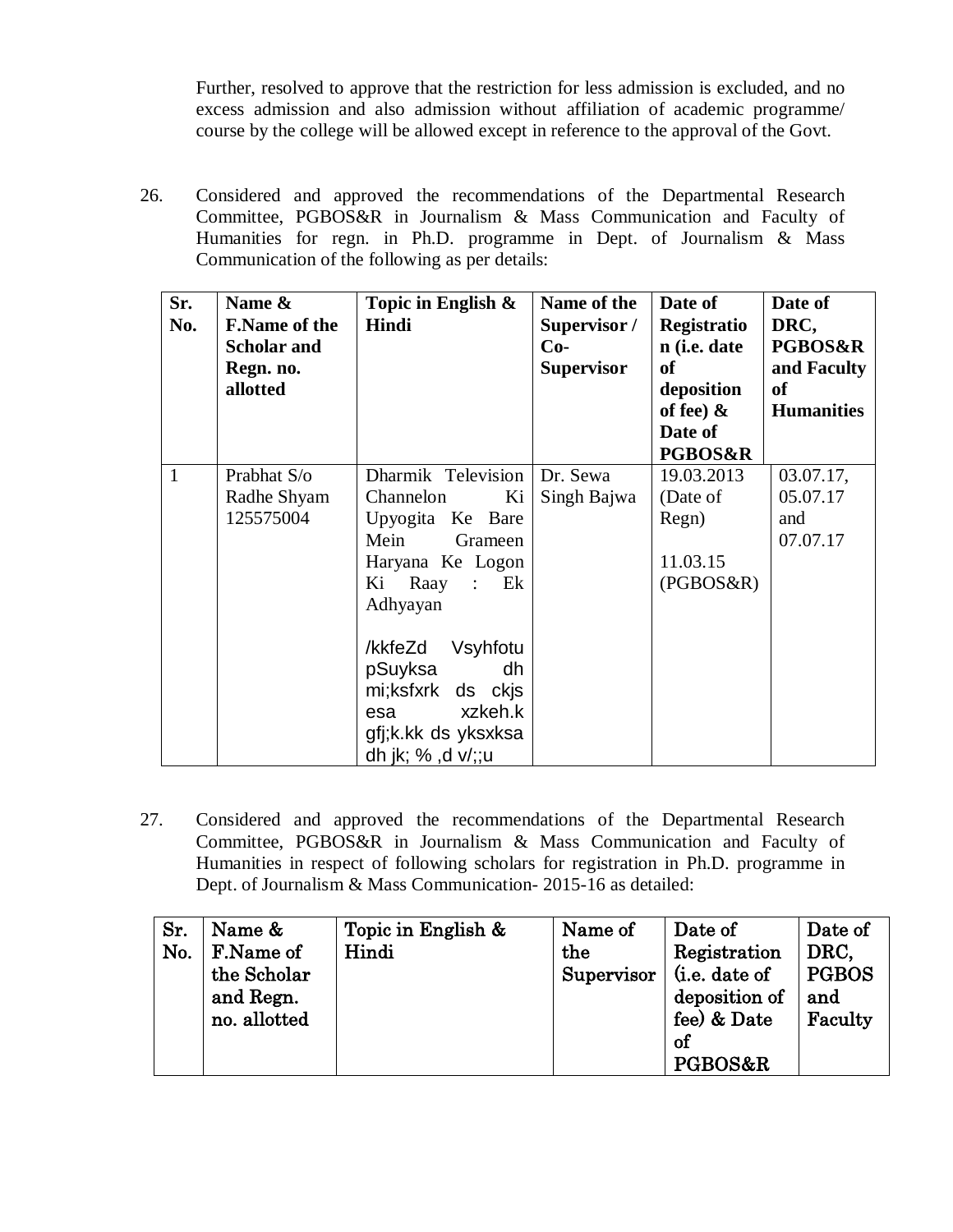| $\mathbf{1}$   | Arkin        | Indianization<br>of <sub>l</sub>      | Dr. Sewa | 04.09.15  | 03.07.17  |
|----------------|--------------|---------------------------------------|----------|-----------|-----------|
|                | Chawla D/o   | Shakespeare in Hindi                  | Singh    | (Date of  |           |
|                | Sh.          | Cinema                                | Bajwa    | Regn)     | 05.07.17  |
|                | Sudarshan    |                                       |          | 05.07.17  | and       |
|                | Chawla       | bafM;ukbts'ku vkWQ                    |          | (PGBOS&R) | 07.07.17  |
|                | 15155740002  | 'ksDlih;j bu fgUnh                    |          |           |           |
|                |              | flusek                                |          |           |           |
| $\overline{2}$ | Anil Kumar   | LoPN Hkkjr vfHk;ku                    | Dr. Sewa | 04.09.15  | 03.07.17  |
|                | S/o Sh. Sheo | IEcaf/kr<br>tulsoh<br>ls.             | Singh    | (Date of  | $\bullet$ |
|                | Chand        | foKkiuksa ds izfr                     | Bajwa    | Regn)     | 05.07.17  |
|                | 15155740001  | xzkeh.k gfj;k.kk esa                  |          |           | and       |
|                |              | tu tkx:drk $%$ , d v/;;u              |          | 05.07.17  | 07.07.17  |
|                |              |                                       |          | (PGBOS&R) |           |
|                |              | Swachh<br><b>Bharat</b>               |          |           |           |
|                |              | Abhiyan<br>se                         |          |           |           |
|                |              | sambandhit<br>jansevi                 |          |           |           |
|                |              | Vigyapanon<br>ke prti                 |          |           |           |
|                |              | gramin Haryana mein                   |          |           |           |
|                |              | Jan Jagrukta : Ek                     |          |           |           |
|                |              | Adhyayan                              |          |           |           |
| 3              | Chitra       | Projections of Virtual                | Dr. Amit | 04.09.15  | 03.07.17  |
|                | Tanwar D/o   | Self in Social Media:                 | Sangwan  | (Date of  |           |
|                | Sh. Karan    | A Select Study                        |          | Regn)     | 05.07.17  |
|                | Singh        |                                       |          |           | and       |
|                | 15155740003  | izkstsD'ku<br>vkWQ                    |          | 05.07.17  | 07.07.17  |
|                |              | opqZvy IsYQ<br>bu                     |          | (PGBOS&R) |           |
|                |              | lks'ky ehfM;k%                        |          |           |           |
|                |              | <b>IsysDV LVMh</b>                    |          |           |           |
| $\overline{4}$ | Narinder     | Perspectives<br>of <sub>1</sub>       | Dr.      | 29.10.15  | 03.07.17  |
|                | Kaur D/o Sh. | Haryanvi Women                        | Ravinder | (Date of  |           |
|                | Jagdish      | towards women centric                 |          | Regn)     | 05.07.17  |
|                | Singh        | Television Serials on                 |          |           | and       |
|                | 15155740006  | T.V.<br>Selected                      |          | 05.07.17  | 07.07.17  |
|                |              | Channels                              |          | (PGBOS&R) |           |
|                |              | <b>IIZisfDVOI</b><br>vkWQ             |          |           |           |
|                |              | gfj;k.koh<br>foesu                    |          |           |           |
|                |              |                                       |          |           |           |
|                |              | <b>VwokMZI</b><br>foesu               |          |           |           |
|                |              | <b>IsfUV<sup>a</sup>d</b><br>Vsfyfotu |          |           |           |
|                |              | vkWu<br>lhfj;yl                       |          |           |           |
|                |              | flysfDVM Vh0 oh0                      |          |           |           |
|                |              | psuYl                                 |          |           |           |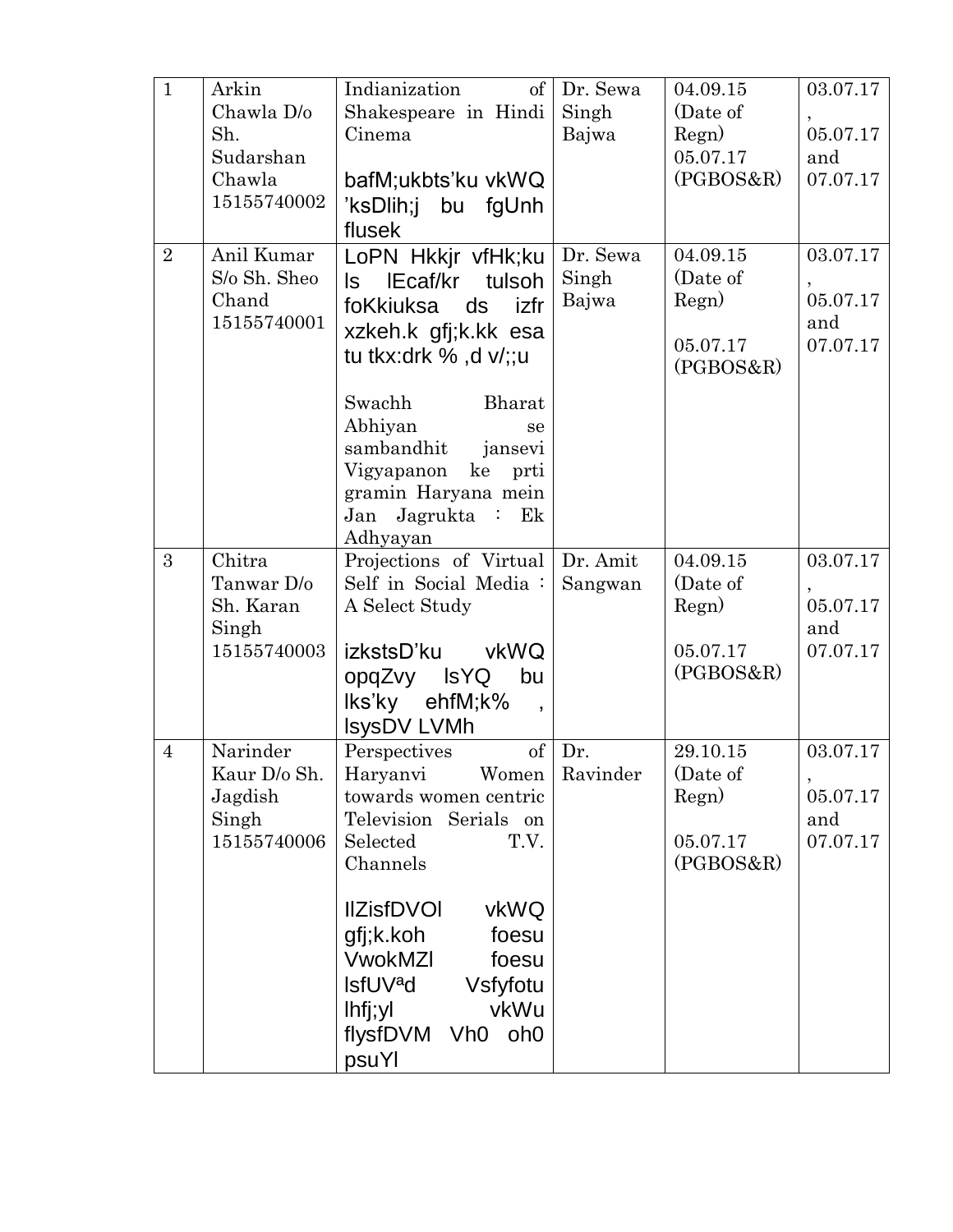| 5 | Suresh<br>Kumar S/o<br>Sh. Jagdish<br>Rai<br>15155740004 | gfj;k.kk esa dkVZwu<br>/kkjkokfgd ns[kus<br>okys cPpksa<br>dh<br>vfHk:fp;kWa &<br>.d<br>$v$ /;;u | Dr.<br>Ravinder | 07.09.15<br>(Date of<br>Regn)<br>05.07.17<br>(PGBOS&R) | 03.07.17<br>$\cdot$<br>05.07.17<br>and<br>07.07.17 |
|---|----------------------------------------------------------|--------------------------------------------------------------------------------------------------|-----------------|--------------------------------------------------------|----------------------------------------------------|
|   |                                                          | Haryana Me Kaartoon<br>Dharawahik Dekhne<br>Ki<br>Wale<br>Becho<br>Abhiruchiyan-<br>Ek           |                 |                                                        |                                                    |

28. Considered and approved the recommendations of the Departmental Research Committee, PGBOS&R in Chemistry and Faculty of Physical Science for withdrawal of the name Co-supervisor in respect of the following for Ph.D. programme in Dept. of Chemistry of the following as per details:

| Sr.<br>N <sub>0</sub> | Name &<br><b>F.Name of</b><br>the Scholar<br>and Regn.<br>no. allotted | Topic in English $\&$<br>Hindi                                                                                                                                   | Name of the<br>Supervisor /<br><b>Co-Supervisor</b>                                | Date of<br><b>Registration</b><br>(i.e. date of<br>deposition of<br>fee) & Date of<br><b>PGBOS&amp;R</b> | Date of<br>DRC,<br>PGBOS&<br><b>R</b> and<br><b>Faculty of</b><br><b>Chemistry</b> |
|-----------------------|------------------------------------------------------------------------|------------------------------------------------------------------------------------------------------------------------------------------------------------------|------------------------------------------------------------------------------------|----------------------------------------------------------------------------------------------------------|------------------------------------------------------------------------------------|
|                       | Monika D/o<br>Gopal Singh<br>1514774000                                | "Synthesis"<br>Polypyrrole, tungstate<br>and titanium<br>oxide<br>Polypyrrole<br>doped<br>composites<br>and<br>comparative study of $\vert$<br>their properties" | of Dr. Geeta Rani<br>(Supervisor)<br>Prof. Athar Adil<br>Hashmi<br>(Co-Supervisor) | 10.09.2015<br>(Date of Regn)<br>24.09.16<br>(PGBOS&R)                                                    | 18.08.17,<br>29.09.17<br>and<br>17.11.17                                           |

- 29. Considered and approved the syllabus and scheme of Examination of MPA (Music-Vocal/Instrumental) 2 year (1st and 2nd semester) under CBCS w.e.f. academic session 2017-18 duly recommended by the PGBOS&R in its meeting held on 03.03.2018 and Faculty of Social Sciences in its meeting held on 05.03.2018.
- 30. Considered and approved the scheme of Examination of M.Sc. (Chemistry) 1st Semester, Scheme under CBCS w.e.f. academic session 2017-18 duly recommended by the PGBOS&R in its meeting held on 28.12.2017 and Faculty of Physical Sciences in its meeting held on 01.01.2018.
- 31. Considered and approved the rectification of the topic of Research in Hindi (Transliteration) i.e. izkCySeSfVDl vkWQ yo% v LVMh vkWQ n ukWoyl vkWQ Vksuh ekWfjlu instead of izkCySeSfVDl vkWQ yo% v LVMh vkWQ Vksuh ekWfjlu in respect of the following: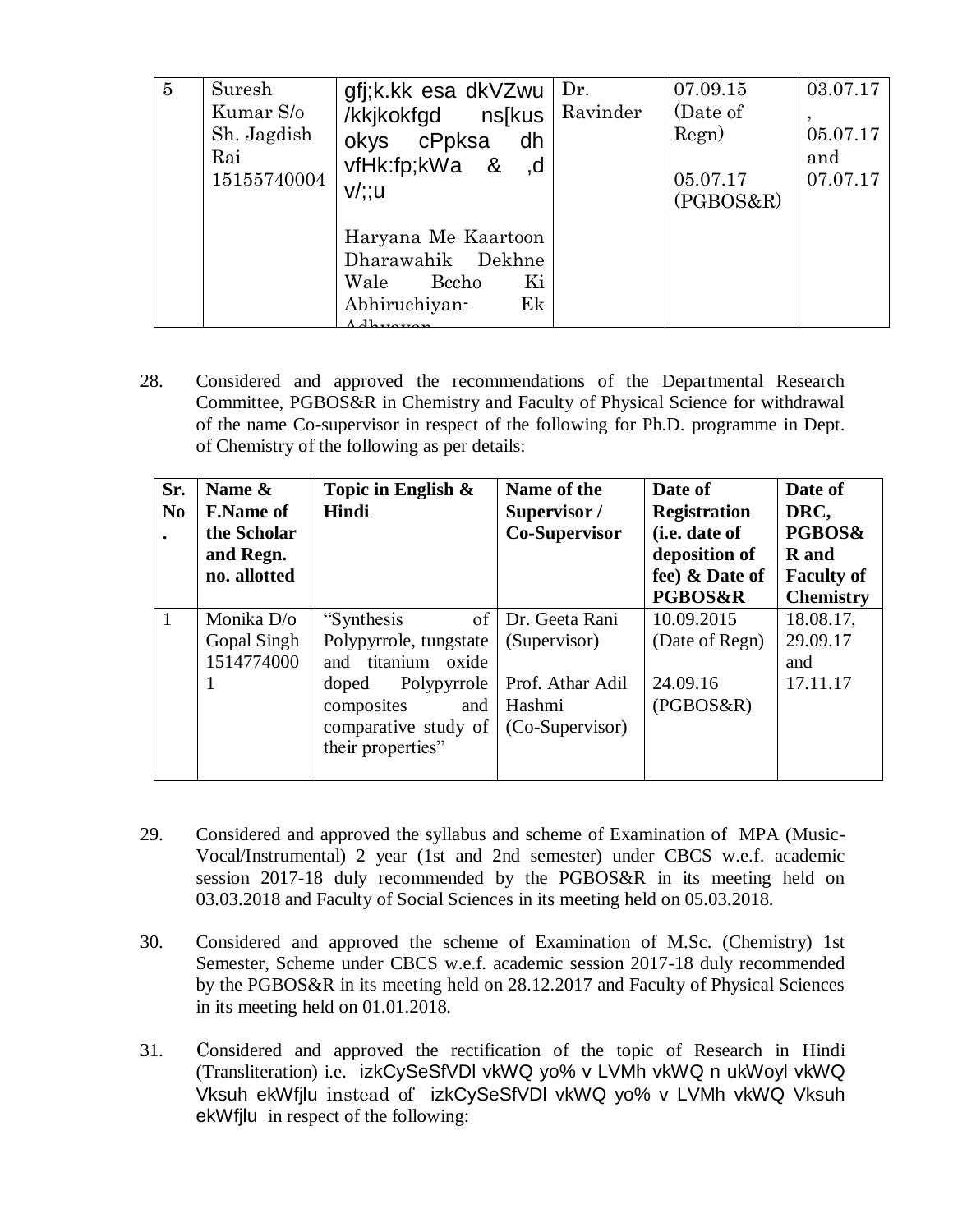| Name of      | <b>Existing</b>                                                                   | <b>Amended</b>                                    |
|--------------|-----------------------------------------------------------------------------------|---------------------------------------------------|
| the scholar  | <b>Topic approved in Academic</b>                                                 | <b>Typographical omission in</b>                  |
| and Regn.    | Council on03.01.2014 in English                                                   | <b>Hindi</b> (Transliteration)                    |
| no. allotted | & Hindi                                                                           |                                                   |
| Ms. Payal    | Problematics of Love: A Study of                                                  | izkCySeSfVDI vkWQ                                 |
| 115275005    | the Novels of Toni Morrison<br>izkCySeSfVDI vkWQ yo% v<br>LVMh vkWQ Vksuh ekWfilu | yo% v LVMh vkWQ n<br>ukWoyl vkWQ Vksuh<br>ekWfilu |

Further, resolved to authorize the concerned Chairperson of PGBOS&R for any change in Transliteration.